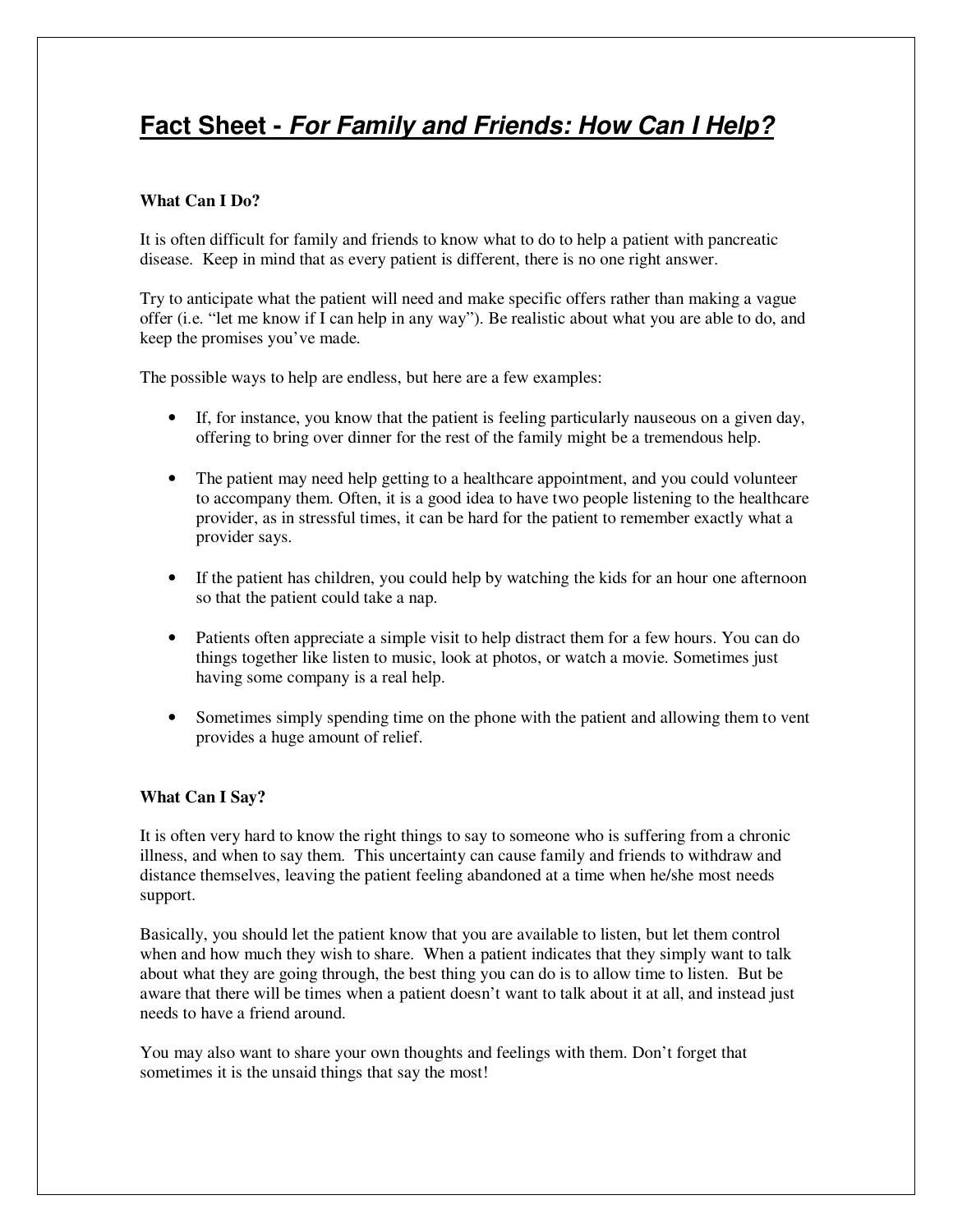#### **The Caregiver**

The job of the caregiver can be very stressful. If possible, try to share the work. Identify as many family members and friends that are willing to help, and work out a schedule. If you need more assistance at home than is available, ask your doctor to refer you to a social worker who can try to arrange homecare services.

#### **Do's and Don'ts**

- *1. DO* acknowledge the person's suffering.
- *2. DO* offer assistance. Ask what you can do to help; make a phone call, run an errand. Visit on the worst days, encourage on the better days!
- *3. DO* treat the person with respect.
- *4. DO* remember the old golden rule: Think about how you would need to be supported should the situation be in reverse!
- *5. LIVE, LOVE, SHARE, LAUGH* and BE**:** *TOGETHER.* (All the time, partner!)
- *1. DO NOT* judge the person! Pain is not a sign of weakness or bad character.
- *2. DO NOT* pretend that you don't notice the struggle. Sometimes the forest is truly through the trees.
- *3. DO NOT dwell* on the future. High pain levels force the person to live in the present, so make the present pleasant. Be upbeat!
- *4. DO NOT* dwell on other problems. Allow time for togetherness, conversation, movies, and light topics. There is always good of some sort going on.

### *Remember, compassion means a lot - maybe more than you think!*



This fact sheet is provided courtesy of the National Pancreas Foundation. To learn more about our organization, please visit our website at www.pancreasfoundation.org.